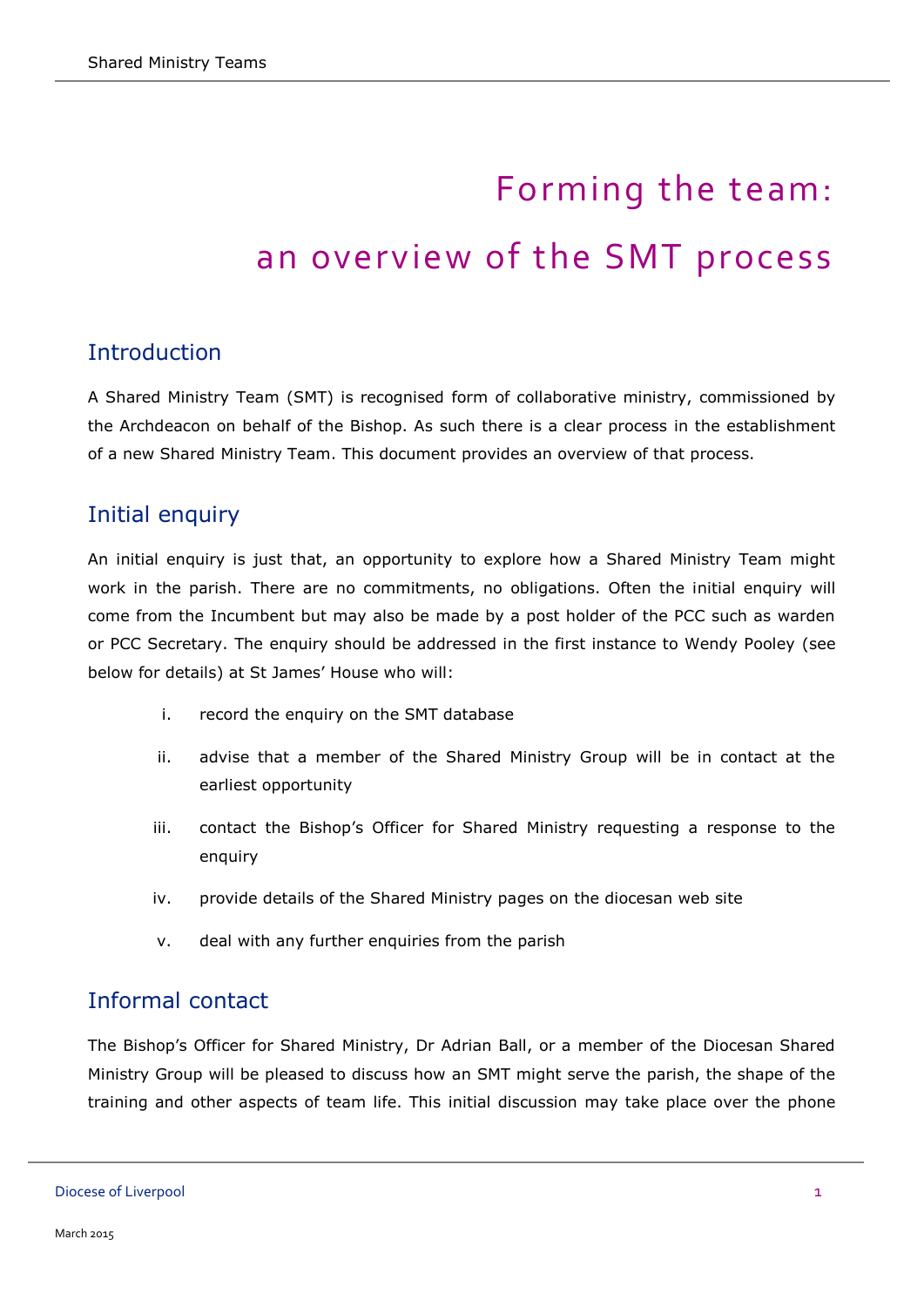or, where possible, face to face with the incumbent at least and ideally with one or more members of the PCC as is felt appropriate.

#### Formal contact

Following informal discussions any agreed actions to take things forward will be captured in writing. This will include any dates for visits to the PCC for presentation and discussion and the dates or a request for Sunday sermon. For administrative purposes Wendy Pooley should be copied in on all correspondence relating to dates, speakers and so on. The Bishop's Officer is a voluntary post and so it is important that administration is as smooth as possible.

#### PCC formal resolution

After both informal and more formal discussion if the PCC agrees to establish an SMT a formal resolution must be made, voted upon and recorded in the minutes of the PCC. The PCC will also minute its agreement to abide by the Diocesan Guidelines for shared ministry teams, guidelines which will be explained by the representative of the Group for Shared Ministry at the meeting with the PCC.

A copy of the PCC minutes with this resolution should be sent to Wendy at St James' House. No further engagement with the parish can take place until this resolution is made and the duly signed minutes of the PCC are held by the diocese.

#### The selection process

Once the minutes of the PCC resolution are received the Incumbent will be informed by Wendy of the name of the Diocesan Nominee, a member of the diocesan Shared Ministry Group, who will oversee the nomination and selection process. Details of the selection process can be found on the diocesan website at [www.liverpool.anglican.org/the-SMT-process.](http://www.liverpool.anglican.org/the-SMT-process) In brief:

- i. Each member of the congregation can nominate up to 6 team members
- ii. The PCC vote on the final membership of the Shared Ministry Team. This takes place at a meeting of the PCC and is overseen by the Diocesan nominee.
- iii. The names of all selected members are sent to Wendy at St James' House and the team is commissioned for a five year period.